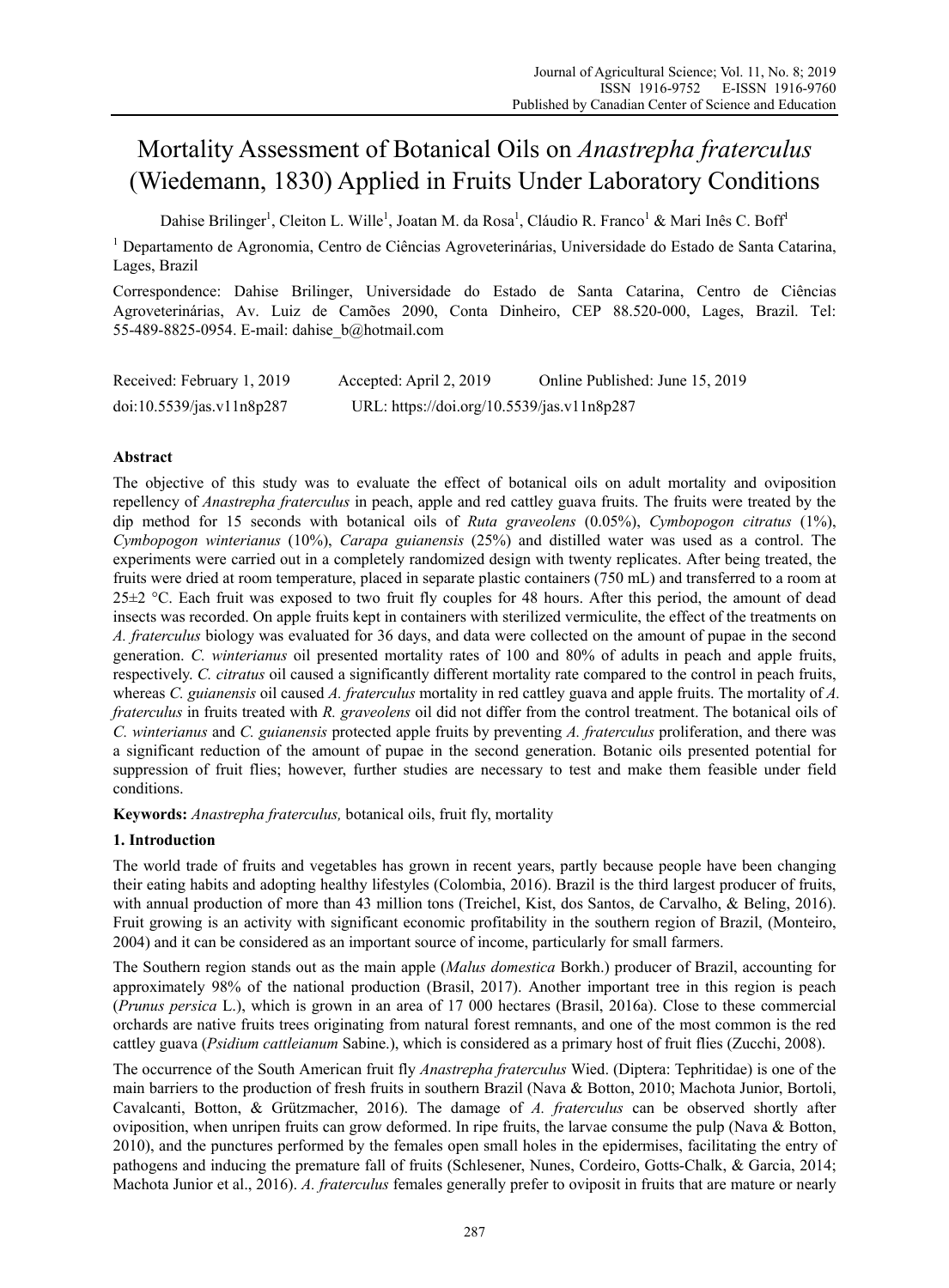mature. In mature fruits, bark texture and pulp consistency (Nunes et al., 2015b), sugar contents (Lorscheiter, Redaelli, Botton, & Pimentel, 2012) and brix degree (Rattanapun, Amornsak, & Clarke, 2009) are predominant factors for fruit fly oviposition behavior. According to Rattanapun et al. (2009), mature fruits with higher sugar content are more suitable for larval development, as they ensure a higher survival rate and a shorter development period. In green fruits, larvae of Tephritidade rarely complete their development. However, Fontellas-Brandalha and Zucoloto (2004) reported that fruit flies perform oviposition in green fruits in an attempt to ensure offspring survival.

Control of fruit flies in Brazil is commonly performed by spraying insecticides, mainly organophosphates and pyrethroids. According to the Ministry of Agriculture, Livestock and Supply (MAPA), organophosphate insecticides authorized for control of fruit flies in conventional apple orchards are phosmet, malathion, dimetothione, fenitrothione and metidationa, while only malathion is allowed for use in peach orchards (Brasil, 2018). These insecticides are considered to be highly harmful to natural enemies, especially to predatory mites and parasitoids (Nava & Botton, 2010). However, inappropriate use may lead to environmental pollution and damage to human health (Khalili-Zanjani, Yamini, Yazdanfar, & Shariati, 2008). Another important point is that the use of organophosphate insecticides is limited in sustainable fruit production systems such as Integrated Fruit Production (IFP) and banned in Organic Fruit Production (OFP) (Botton, Arioli, Machota Junior, & Nunes, 2016).

In addition, the 2016 report of the Agrochemical Residual Analysis Program (PARA), managed by the National Agency for Sanitary Surveillance (ANVISA), showed the results of an analysis of 12 051 samples of 25 different vegetables collected in 27 states; 19.7% of them presented unsatisfactory results, indicating that the percentage of pesticides was above the tolerance level (Brasil, 2016b). With regard to apple fruits, 10.6% of the samples were irregular in terms of levels of pesticides allowed for insect pest management in apple orchards. Among the irregular samples, 9.0% were considered unsatisfactory because they had residues of non-authorized insecticides for apple orchards, such as esfenvalerate (Pyrethroid) (Brasil, 2016b).

Thus, the worldwide concern over the use of agrochemicals for food production has led to an ever-increasing demand for research on new alternative methods for fruit fly management. As natural substances, botanic oils can be a viable alternative for control of insect pests. Botanical substances have advantages compared to synthetic insecticides, *e.g.*, a lower chance of insect resistance development and a shorter half-life in the environment (Azevedo, dos Santos, Nere, da Silva Moura, & Gurgel, 2013; Marangoni, de Moura, & Garcia, 2013). Many botanical substances can have insecticidal activity which may adversely affect the biology of fruit flies (Nunes, Boff, dos Santos, Franco, & da Rosa, 2015; Daniel, 2014) by causing toxicity (Ghabbari et al., 2018; Daniel, 2014) which results in adult mortality (Vásquez-Morales et al., 2015). In addition, studies carried out by Greany et al. (1983) showed that citrus peel oils were toxic to *A. fraterculus* neonate larvae. Ruiz et al. (2014) found that citrus extracts (limonene and citral) were toxic to eggs and larvae of *A. fraterculus*. Testing essential oils of *Baccharis dracunculifolia* and *Pinus elliottii*, Ovideo et al. (2018) reports levels of 100% mortality of *C. capitata* pupae and 84% reduction of *A. fraterculus* adult emergence.

Although there has been previous research, there is a need for botanical substances which are effective, persistent and practical to use. The present research was therefore undertaken to investigate the effect of botanical substances on oviposition repellency and mortality of *A. fraterculus* adults in peach, apple and red cattley guava fruits under laboratory conditions.

## **2. Method**

The experiment was carried out in a laboratory using botanical oils of rue (*Ruta graveolens*), lemon grass (*Cymbopogon citratus*), citronella (*Cymbopogon winterianus*) and andiroba (*Carapa guianensis*). Andiroba, lemon grass and citronella oils were purchased from a pharmacy. Rue oil was obtained from fresh leaves using a Clevenger apparatus for essential oil extraction. The botanical oils were diluted in distilled water and stored in glass bottles protected from direct sunlight (Nunes et al., 2015a).

Peach fruits (Premier cultivar) were purchased in organic production orchards. The fruits of apple (Fuji cultivar) and fruits of red cattley guava (*Psidium cattleyanum* var. cattleyanum) were purchased in non-commercial orchards of the State University of Santa Catarina. The fruits were previously bagged using nonwoven fabric after flowering to avoid natural infestation of fruit flies in the field. All fruits were harvested at physiological maturation.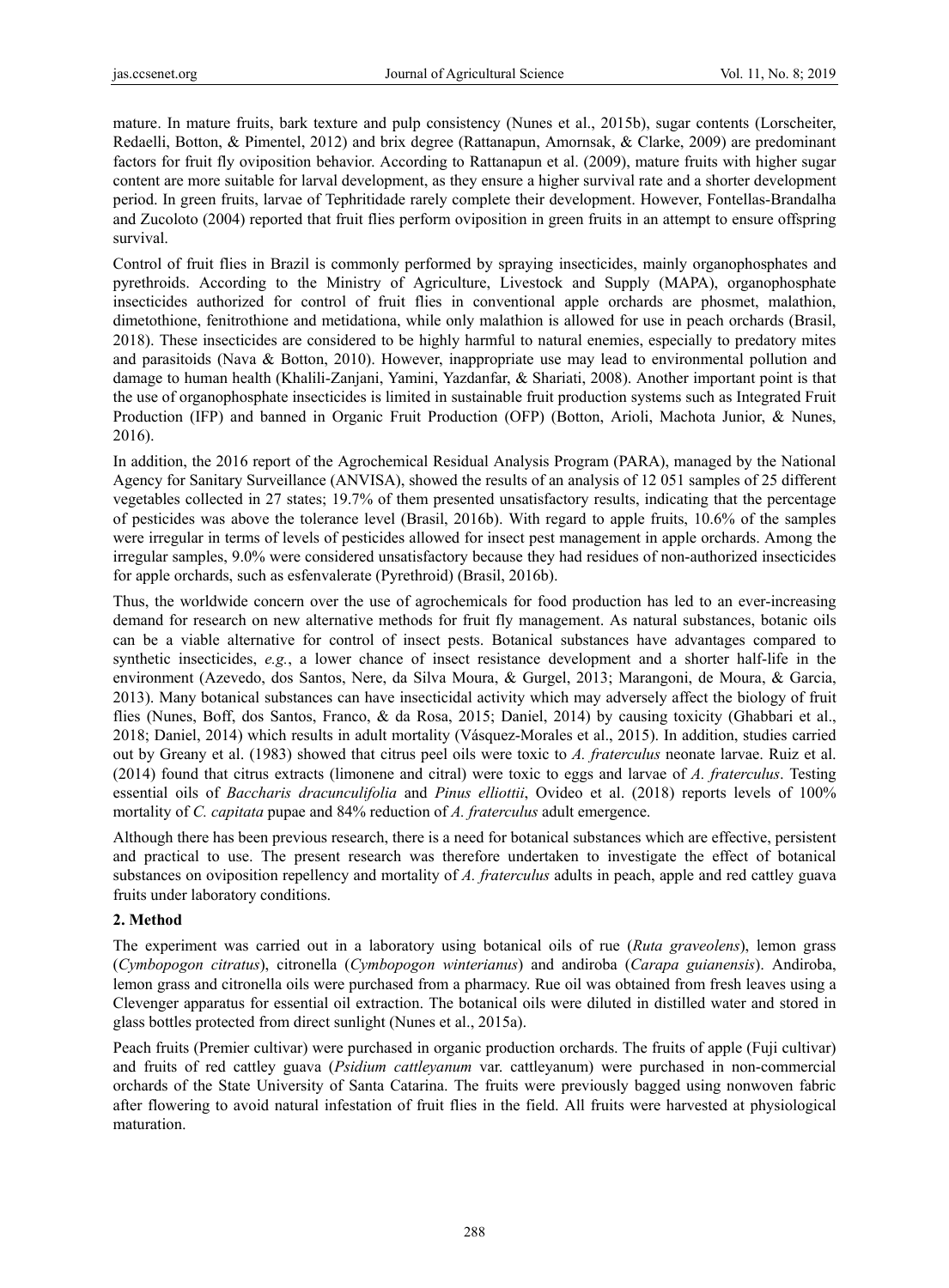

Figure 1. a) botanic oils; b) apple fruits after immersion drying at room temperature; c) peach fruits placed in a transparent plastic container with two couples of *A. fraterculus*; d) fruits in containers with vermiculite

The experiments were set up in a completely randomized design with five treatments and twenty replicates. The treatments consisted of: a) 25% andiroba oil; b) 0.05% rue oil; c) 1% lemon grass oil; d) 10% citronella oil and e) distilled water (Figure 1a).

Each fruit was immersed for 15 seconds in the oils or in distilled water (control treatment) and dried at room temperature for two hours (Nunes et al., 2015a) (Figure 1b). The fruits were then placed in a transparent 750 mL plastic container containing *A. fraterculus* diet (sugar, wheat germ and yeast extract (Bionis YE MF®) in a 3:1:1 ratio) and a cotton wad soaked in distilled water. Two couples of *A. fraterculus* (15 to 20 days old) were released into each container and maintained in a temperature-controlled room ( $25\pm2$  °C and  $60\pm10\%$  RH) for 48 hours (Figure 1c). The adults of *A. frateculus* in use are from fruit fly rearing at UDESC/CAV.

Adult mortality was accessed 48 hours after exposure. The effect of treatments on *A. fraterculus* biology was evaluated in the apple fruits. These fruits were individualized in containers with vermiculite (Figure 1d) and kept in a temperature-controlled room  $(25\pm2$  °C and UR 60 $\pm10\%$ ) for 36 days. Afterwards, number of pupae of the second generation was accessed by sieving the vermiculite. The collected data were transformed into  $(x + 1)^{1/2}$ and submitted to analysis of variance (ANOVA). Duncan multiple comparison test was applied, as ANOVA indicated at least one significant difference among treatments ( $P > 0.05$ ). Statistical analyses were made using SAS 9.0 (S SAS Institute, 2002).

#### **3. Results and Discussi on**

The peach fruits treated with lemon grass and citronella oils had significant adult mortality of 62% and 100%, respectively (Table 1). The red cattley guava and apple fruits treated with andiroba and citronella oil had the highest mortality rates: 62.5% and 80% in apples, respectively, and both oils caused 20% mortality in red cattley guava fruits (Table 1). Apple fruits treated with any botanical oils had a significant reduction in the number of pupae compared to the control treatment (Table 2).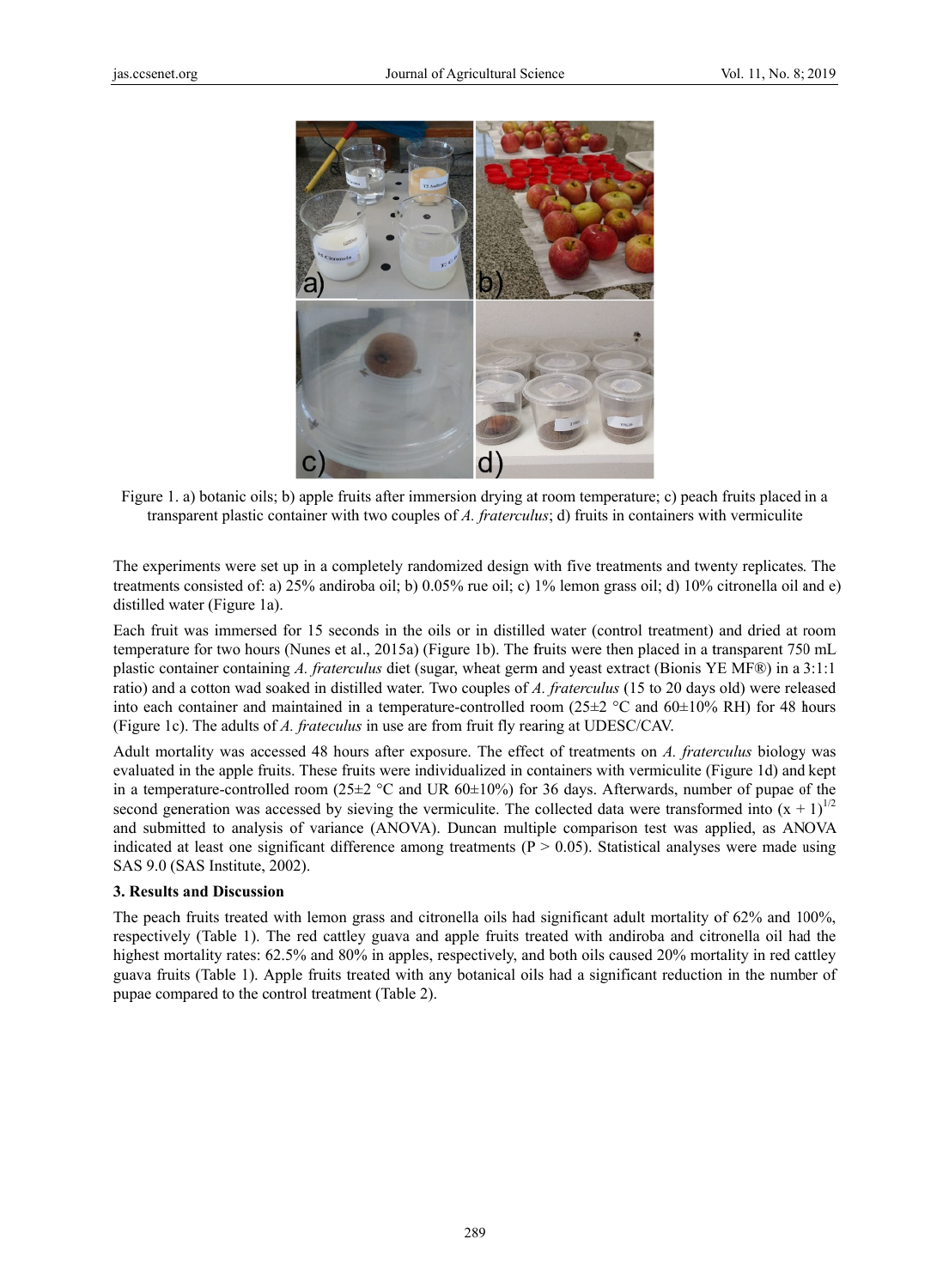| Treatment                   | Red cattley guava |       | Apple             |       | Peach             |       |
|-----------------------------|-------------------|-------|-------------------|-------|-------------------|-------|
|                             | Mortality         | $M\%$ | Mortality         | $M\%$ | Mortality         | $M\%$ |
| Carapa guianensis (25%)     | $0.80 \pm 0.17$ a | 20    | $2.50 \pm 0.31$ a | 62.5  | $0.30 \pm 0.05$ c | 7.5   |
| Ruta graveolens (0.05%)     | $0.10\pm0.06$ b   | 2.5   | $0.20 \pm 0.09$ b | 5.0   | $0.25 \pm 0.05$ c | 6.2   |
| Cymbopogon citratus (1%)    | $0.30\pm0.12$ b   | 7.5   | $0.20 \pm 0.11$ h | 5.0   | $2.50\pm0.07$ b   | 62.5  |
| Cymbopogon winterianu (10%) | $0.80 \pm 0.26$ a | 20    | $3.20 \pm 0.28$ a | 80    | $4.00 \pm 0.00$ a | 100   |
| Control (distilled water)   | $0.05 \pm 0.05$ b | 1.2   | $0.15 \pm 0.08$ b | 3.7   | $0.10 \pm 0.03$ c | 2.5   |

Table 1. Mortality (Mean±SE) and total mortality (M%) of *Anastrepha fraterculus* adults (Diptera: Tephritidae) exposed to red cattley guava, apple and peach fruits treated with botanical oils under laboratory conditions  $(25\pm2$  °C and RH 60 $\pm10\%$ )

*Note.* Means followed by the same letter in each column do not differ statistically by Duncan's test  $(P > 0.05)$ .

In that case, the fruits treated with andiroba oil presented only 0.25 pupae while no pupa was found in fruits treated with citronella oil. This reduction may be due to egg mortality during the incubation period or a deterrent effect that can be caused by the oils, either preventing females from approaching the fruits by repelling them or by physically hindering their oviposition. As an example, Nguyen et al. (2007) found that adults of *Bactrocera tryoni* (Diptera: Tephritidae) avoided landing and ovipositing in fruits treated with mineral oil. On the other hand, Hidayat, Heather and Hassan (2013) showed that vegetable oils did not repel *B. tryoni* but acted as oviposition deterrents because a slippery layer was formed on the fruit surface.

Table 2. Amount of *Anastrepha fraterculus* (Diptera: Tephritidae) pupae (Mean±SE) found in apple fruits treated with botanical oils under laboratory conditions ( $25\pm2$  °C and RH 60 $\pm10\%$ )

| <b>Treatment</b>            | <b>Amount of pupae</b> |  |
|-----------------------------|------------------------|--|
| Carapa guianensis (25%)     | $0.25 \pm 0.16$ a      |  |
| Ruta graveolens (0.05%)     | $1.95 \pm 0.51$ b c    |  |
| Cymbopogon citratus $(1\%)$ | $1.40\pm0.61$ b        |  |
| Cymbopogon winterianu (10%) | $0.00 \pm 0.00$ a      |  |
| Control (distilled water)   | $2.85 \pm 0.44$ c      |  |

*Note.* Means followed by the same letter do not differ statistically by Duncan's test ( $P > 0.05$ ).

The seeds of andiroba (*C. guianensis*) contain substances called limonoids, which have proven antifeedant effect on insects (Ambrozin et al., 2006). Rosa, Boff, Gonçalves, Boff, and Nunes (2013) found fruit fly repellence of andiroba oil using traps in a field experiment. In a similar experiment to the one conducted in the present study, Nunes et al. (2015a) found mortality of adults and larvae when pear fruits (*Pyrus communis*) were treated with andiroba oil and supplied to *A. fraterculus* flies. Mortality of *A. fraterculus* in fruits treated with andiroba oil differed from the control treatment for the red cattley guava and apple fruits (Table 1). This might have occurred due to a repellence effect caused by the oil adhered to the fruit surface.

According to Farias, de Barros, Alves, and da Gloria (2009), andiroba oil is effective on larvae of *Musca domestica* (Diptera: Muscidae), as it inhibits the emergence of adults. Freire, Brito-Filha and Carvalho-Zilse (2006) reported that andiroba oil inhibits oviposition of phorid flies (Diptera: Phoridae).

Adult mortality of *A. fraterculus* in fruits treated with rue oil was significantly lower than the rates in the other treatments (Table 1). However, Majdoub, Dhen, and Salaheddine Souguir (2014) reported that the essential oil of rue presented insecticidal activity on the *Tribolium castaneum* (Coleoptera: Tenebrionidae) beetle. In toxicity bioassays, Ghabbari et al. (2018) found that exposure of *Ceratitis capitata* (Diptera: Tephritidae) to rue extract, resulted in 100% adult mortality. In addition, Teixeira (2009) showed that rue extract applied to apple fruits significantly reduced the amount of *A. fraterculus* pupae. Nevertheless, in the present study, there was no significant reduction in the number of pupae when this oil was applied to apple fruits.

Lemon grass oil caused *A. fraterculus* mortality only when the oil was applied to peach fruits (Table 1). This effect may be due to the characteristic of the hairy epidermis of peach fruits. This physical constitution of the epidermis may cause peach fruits to accumulate more oil on their surfaces. Similarly, Andrade, de Oliveira, de Moura Lima, de Santana, and Breda (2013) found that lemon grass oil was repellent and caused reduced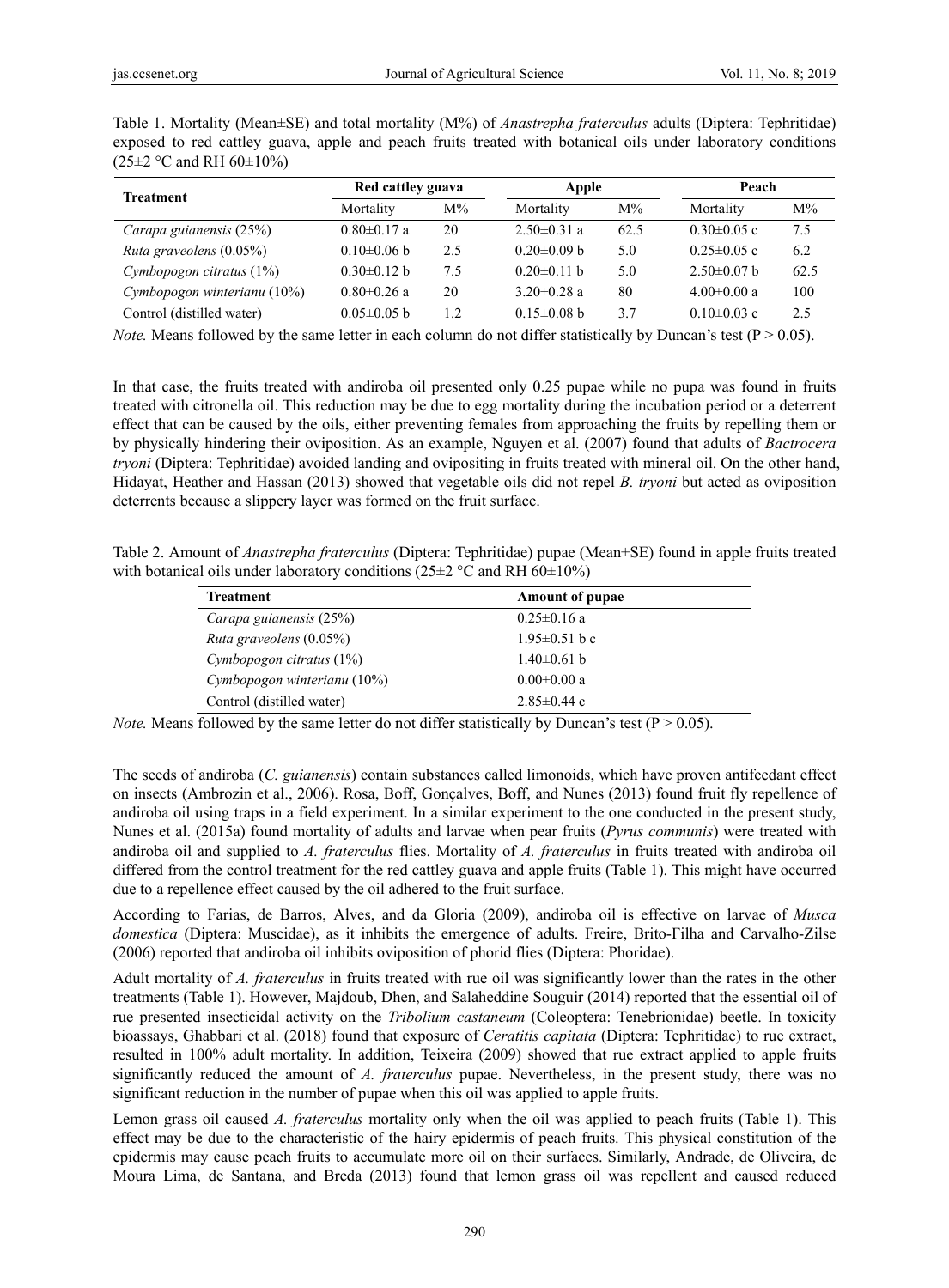proliferation of *Aphis gossypi* nymphs in cotton plants. Lima et al. (2008) reported that lemon grass essential oil was effective as an antifeedant to *Brevicorine brassicae* (Hemiptera: Aphididae) aphid under laboratory conditions.

The lemon grass oil applied to apples caused a reduction in the amount of pupae compared to the control. This might have been due to a repellent effect of the oil, which hindered oviposition. Soares, de Lemos, Cardoso, Medeiros, and Araújo (2011) also found that lemon grass showed insecticidal activity on *Thyrinteina arnobia* (Lepidoptera: Geometridae), causing 100% mortality of larvae.

Adults of *A. fraterculus* exposed to fruits treated with citronella (at 10% concentration) had up to 100% mortality (Table 1). Pinheiro et al. (2013) found a similar mortality rate in adults of *Myzus persicae* (Hemiptera: Aphididae), and nymphs of *Frankliniella schultzei* (Thysanoptera: Thripidae) when the oil (at 1% concentration) was sprayed on leaves of cabbage and common bean in the laboratory. Bueno and Andrade (2010) stated that citronella oil repels the mosquito *Aedes albopictus* (Diptera: Culicidae). Additionally, Ferreira et al. (2014) also reported that citronella oil presented a repellent effect on *Stomoxys calcitrans* (Diptera: Muscidae) stable flies.

Egg oviposition reduction resulting from a citronella repellent effect was found by Brito (2015) in adults of *Tribolium castaneum*. Silva, Castro, Silva, Lima, and Oliveira (2014) also found that oviposition of *Callosobruchus maculatus* (Coleoptera: Chrysomelidae) was inhibited when citronella was applied to cowpea beans (*Vigna unguiculata*). According to Oliveira (2014), the lowest rates of *A. fraterculus* infestation in guava fruits were found when citronella oil was used. These authors mentioned that the odors released by the oils can negatively affect females at the time of oviposition. In addition, the ovicidal and larvicidal effect of citronella oil was also reported by Colpo, Jahnke, and Füller (2014) in a laboratory study with *Grapholita molesta* (Lepidoptera: Tortricidae).

The significant difference between adult mortality rates of *A. fraterculus* in peach fruits treated with citronella oil (100%) and the high mortality rate in fruits treated with lemon grass oil (62.5%) is possibly due to the content of secondary metabolites present in each botanical oil. Carriconde, Mores, Fritschen, and Cardozo Júnior (1995), and Füller (2008) reported that the insecticidal activity of lemon grass and citronella oil is due to the presence of citral and geraniol, respectively. Oliveira et al. (2011) also found that geraniol plays an important role in the insecticidal activity of citronella oil.

The significant reduction in the amount of pupae found in apple fruits treated with citronella and andiroba oil is possibly associated with oviposition repellency and adult mortality. According to Table 1, for both citronella oil and andiroba oil, adult mortality of *A. fraterculus* was significantly higher than in the other treatments. Although the larval stage has not been evaluated, the stages prior to the pupal stage (egg and larvae) may have been affected by either the release of inhibitory compounds or, as Nunes et al. (2015a) pointed out, by the oily film formed after immersion of the fruits, which can interfere with oviposition. According to Daniel (2014), females of the cherry fruit fly, *Rhagoletis cerasi* (Diptera: Tephritidae), spent much more time to oviposit in fruits treated with rapeseed oil (*Brassica napus*). This behavior is due to the fact that vegetable oils create a slippery surface (Hidayat, Heather, & Hassan, 2013) which consequently affects oviposition.

Given the inherent need to seek less residual options for pest control, botanical oils are a promising alternative for protecting crops with fruit susceptible to pest damage. In addition, botanical oils can be incorporated into integrated pest management plans of each plant species of interest, especially in organic crops for control of fruit flies.

## **4. Conclusion**

Citronella oil has a lethal effect on adults of *A. fraterculus* and prevents oviposition in peach, apple and red cattley guava fruits.

Andiroba oil causes adult mortality of *A. fraterculus* when applied in peach, apple and red cattley guava. Also, it inhibits oviposition in apple fruits.

Lemon grass and rue grass oils do not cause significant mortality nor inhibit oviposition of *A. fraterculus* when compared to the control treatment.

## **References**

Ambrozin, A. R. P., Leite, A. C., Bueno, F. C., Vieira, P. C., Fernandes, J. B., Bueno, O. C., ... Bacci Jr, M. (2006). Limonoids from andiroba oil and *Cedrela fissilis* and their insecticidal activity. *Journal of the Brazilian Chemical Society, 17*(3), 542-547. https://doi.org/10.1590/S0103-50532006000300017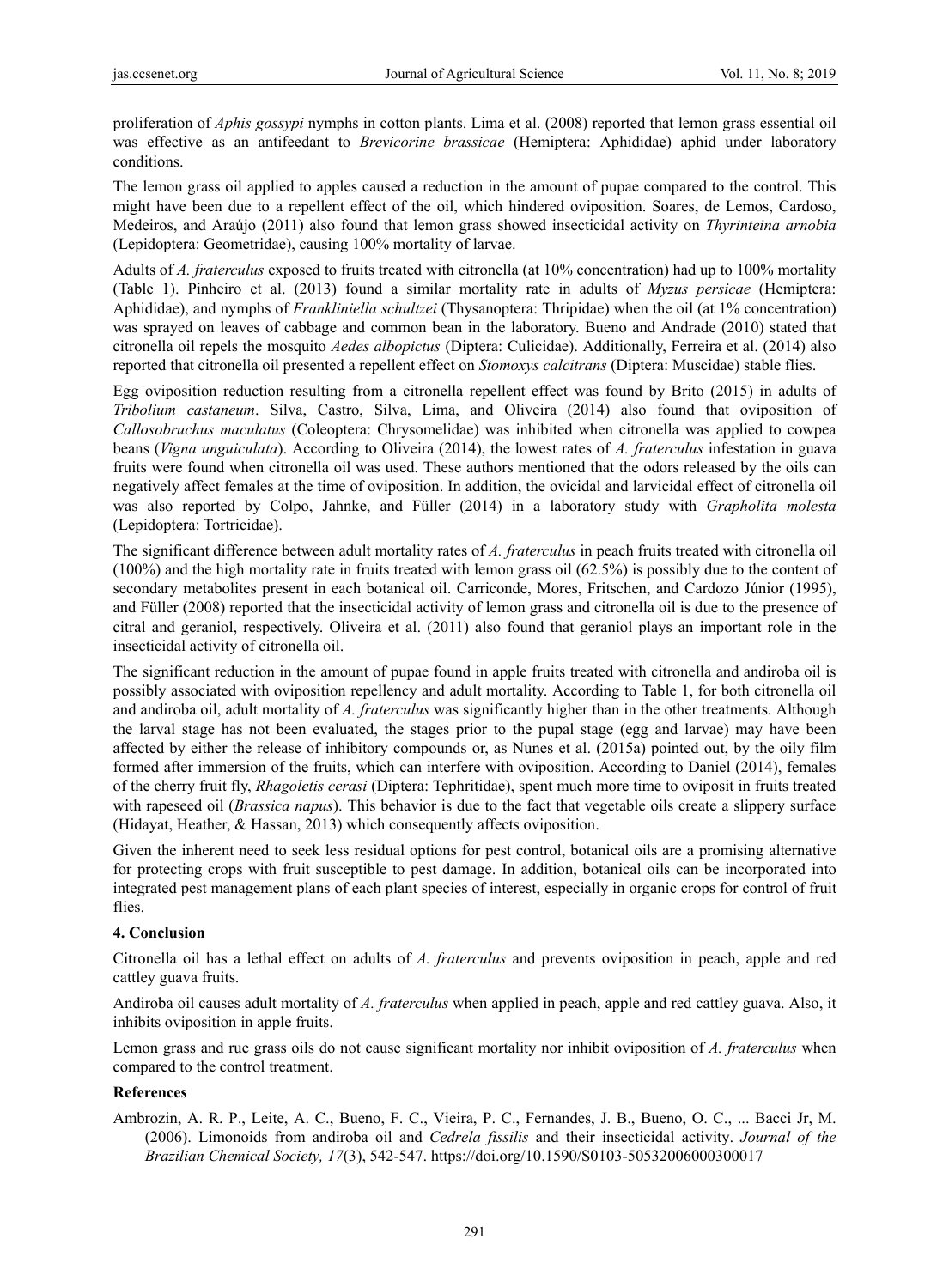- Andrade, L. H. de, de Oliveira, J. V., de Moura Lima, I. M., de Santana, M. F., & Breda, M. O. (2013). Efeito repelente de azadiractina e óleos essenciais sobre *Aphis gossypii* Glover (Hemiptera: Aphididae) em algodoeiro. *Revista Ciência Agronômica, 44*(3), 628-634. https://doi.org/10.1590/S1806-669020130003 00027
- Azevedo, F. R., dos Santos, C. A. M., Nere, D. R., da Silva Moura, E., & Gurgel, L. S. (2013). Inseticidas vegetais no controle de *Anastrepha* spp. (Diptera: Tephritidae) em pomar de goiaba. *Holos, 4*, 77-86. https://doi.org/10.15628/holos.2015.3190
- Brasil. (2016a). *Produção Agrícola Municipal: Culturas temporárias e permanentes*. Instituto Brasileiro de Geografia e Estatística, Rio de Janeiro, RJ. Retrieved March 18, 2018, from https://biblioteca.ibge.gov.br/ visualizacao/periodicos/66/pam\_2016\_v43\_br.pdf
- Brasil. (2016b). *Programa de análise de resíduos de agrotóxicos em alimentos: Relatório das análises de amostras monitoradas no período de 2013 a 2015*. Agência Nacional de Vigilância Sanitária, Brasília, GO.
- Brasil. (2017). *Levantamento Sistemático da Produção Agrícola*. Instituto Brasileiro de Geografia e Estatística, Rio de Janeiro, RJ.
- Brasil. (2018). *Sistema de Agrotóxicos e Fitossanitários*. Ministério da Agricultura, Pecuária e Abastecimento, Brasília, GO. Retrieved March 18, 2018, from http://agrofit.agricultura.gov.br/agrofit cons/principal agrofit\_cons
- Brito, A. S. D. (2015). *Atividade inseticida e repelência de óleos essenciais em Tribolium castaneum herbst (Coleoptera: Tenebrionidae)* (Doctoral dissertation, Universidade Federal Rural de Pernambuco, Serra Talhada, Brazil).
- Botton, M., Arioli, C. J., Machota Junior, R., & Nunes, M. Z. (2016). *Moscas-das-frutas na fruticultura de clima temperado: situação atual e perspectivas de controle através do emprego de novas formulações de iscas tóxicas e da captura massal*. Embrapa Uva e Vinho-Artigo em periódico indexado (ALICE).
- Bueno, V. S., & Andrade, C. F. S. (2010). Avaliação preliminar de óleos essenciais de plantas como repelentes para *Aedes albopictus* (Skuse, 1894) (Diptera: Culicidae). *Revista Brasileira de Plantas Medicinais, 12*. https://doi.org/10.1590/S1516-05722010000200014
- Carriconde, C., Mores, D., Fritschen, M. V. & Cardozo Júnior, E. L. (1995). Plantas medicinais e alimentícias. *Centro Nordestino de Medicina Popular: Universidade Federal Rural de Pernambuco, 1*, 63-5.
- Colombia. (2016). *Información Hortifrutícola*. Asociación Hortifrutícola de Colombia, Bogotá. Retrieved February 10, 2018, from http://www.asohofrucol.com.co/interna.php? cat=3&scat=45&act=1
- Colpo, J., Jahnke, S. M., & Füller, T. N. (2014). Potencial inseticida de óleos de origem vegetal sobre *Grapholita molesta* (Busck) (Lepidoptera: Tortricidae). *Revista Brasileira de Plantas Medicinais, 16*(2), 182-188. https://doi.org/10.1590/S1516-05722014000200003
- Daniel, C. (2014). *Rhagoletis cerasi*: Oviposition reduction effects of oil products. *Insects, 5*(2), 319-331. https://doi.org/10.3390/insects5020319
- Farias, M. P. O., de Barros, F. N., Alves, L. C., & da Gloria, M. A. (2009). Eficácia do óleo da semente de andiroba (*Carapa guianensis*) sobre larvas de *Musca domestica* (Diptera: Muscidae) por meio do teste de imersão. *Rev. Inst. Med. Trop. S. Paulo, 46*(2), 97-101.
- Ferreira, J. T., Silvano, F. E., Ferreira, H. A. M., do Carmo Nascimento, B. D., Lampert, H. M., Campos, L. F., ... Oliveira, J. E. Z. (2014). *Avaliação do capim citronela e da homeopatia em populações de insetos picadores-sugadores em equinos no IF sudeste MG* (Vol. 1, No. 1). V Simpósio de Pesquisa e Inovação/IV Seminário de Iniciação Científica do IF Sudeste MG-Câmpus Barbacena.
- Fontellas-Brandalha, T. M. L., & Zucoloto, F. S. 2004. Selection of oviposition sites by wild *Anastrepha obliqua* (Macquart) (Diptera: Tephritidae) based on the nutritional composition. *Neotropical Entomology, 33*(5), 557-562. https://doi.org/10.1590/S1519-566X2004000500003
- Freire, D. D. C. B., Brito-Filha, C. R. D. C., & Carvalho-Zilse, G. A. (2006). Effect of andiroba (*Carapa* sp.) and copaiba's (*Copaifera* sp.) vegetable oils on phorides, hives's prague (Diptera: Phoridae) in Central Amazonia. *Acta Amazônica, 36*(3), 365-368. https://doi.org/10.1590/S0044-59672006000300012
- Füller, T. N. (2008). *Caracterização fenotípica, fitoquímica e molecular de populações de Elionurus sp. Humb. & Bompl ex Willd (capim-limão)* (Master's thesis, Universidade Federal do Rio Grande do Sul, Rio Grande do Sul, Beasil). Retrieved from https://www.lume.ufrgs.br/handle/10183/15451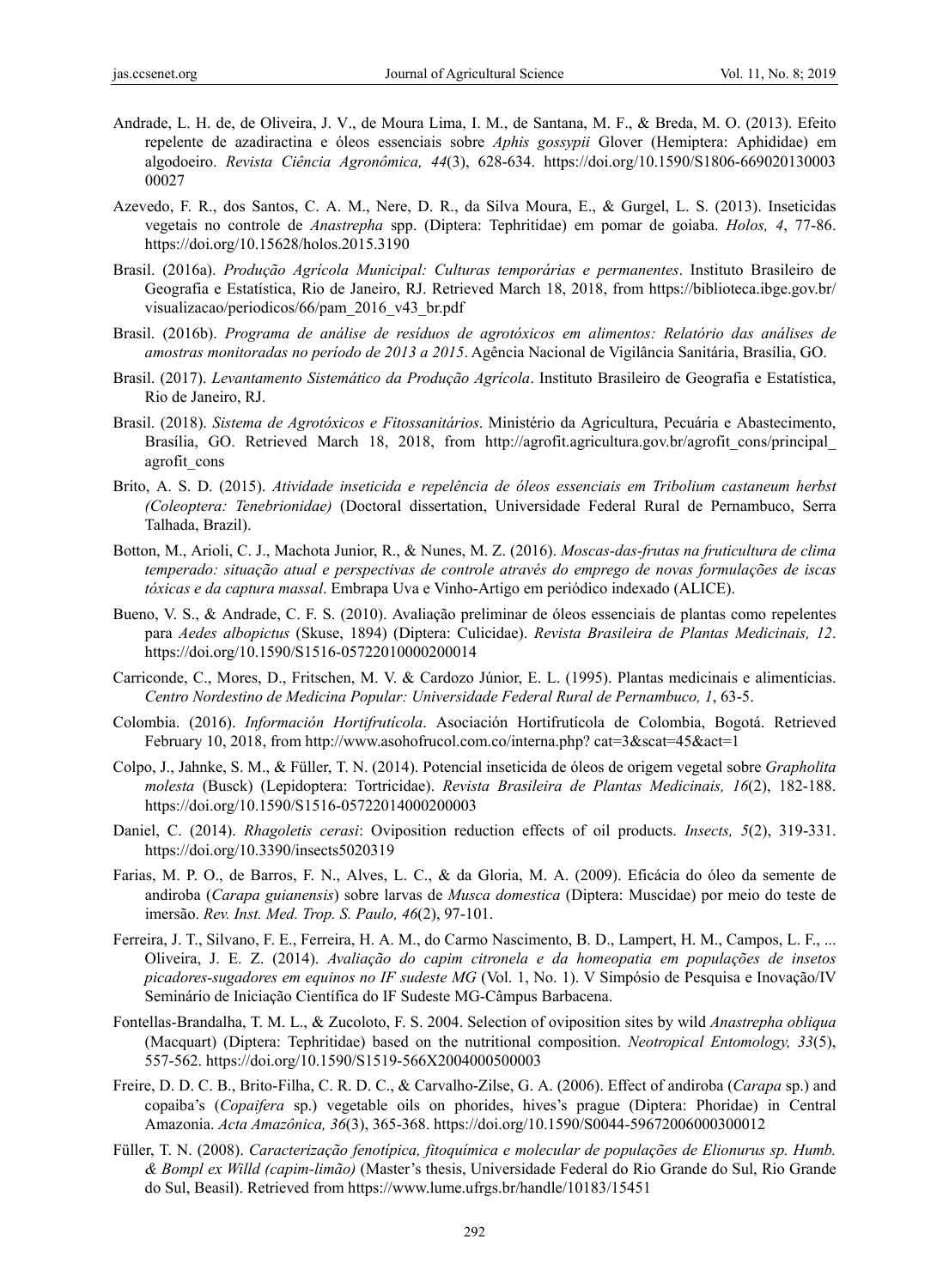- Ghabbari, M., Guarino, S., Caleca, V., Saiano, F., Sinacori, M., Baser, N., ... Verde, G. L. (2018). Behavior-modifying and insecticidal effects of plant extracts on adults of *Ceratitis capitata* (Wiedemann) (Diptera Tephritidae). *Journal of Pest Science, 91*(2), 907-917. https://doi.org/10.1007/s10340-018-0952-6
- Greany, P. D., Styer, S. C., Davis, P. L., Shaw, P. E., & Chambers, D. L. (1983). Biochemical resistance of citrus to fruit flies. Demonstration and elucidation of resistance to the Caribbean fruit fly, *Anastrepha suspensa*. *Entomologia Experimentalis Applicata, 34*, 40-50. https://doi.org/10.1111/j.1570-7458.1983.tb03288.x
- Hidayat, Y., Heather, N., & Hassan, E. (2013). Repellency and oviposition deterrence effects of plant essential and vegetable oils against female Queensland fruit fly *Bactrocera tryoni* (Froggatt) (Diptera: Tephritidae). *Australian Journal of Entomology, 52*(4), 379-386. https://doi.org/10.1111/aen.12040
- Khalili-Zanjani, M. R., Yamini, Y., Yazdanfar, N., & Shariati, S. (2008). Extraction and determination of organophosphorus pesticides in water samples by a new liquid phase microextraction-gas chromatography-flame photometric detection. *Analytica Chimica Acta, 606*(2), 202-208. https://doi.org/ 10.1016/j.aca.2007.11.032
- Lima, R., das Graças Cardoso, M., Moraes, J., Vieira, S., Melo, B., & Filgueiras, C. (2008). Composição dos óleos essenciais de Anis-estrelado *Illicium verum* L. e de Capim-limão *Cymbopogon citratus* (DC.) Stapf: Avaliação do Efeito Repelente sobre *Brevicoryne brassicae* (L.) (Hemiptera: Aphididae). *BioAssay, 3*. https://doi.org/10.14295/BA.v3.0.56
- Lorscheiter, R., Redaelli, L. R., Botton, M., & Pimentel, M. Z. 2012. Caracterização de danos causados por *Anastrepha fraterculus* (Wiedemann) (Diptera, Tephritidae) e desenvolvimento larval em frutos de duas cultivares de quiviseiro (*Actinidia* spp.). *Revista Brasileira de Fruticultura, 34*(1), 67-76. https://doi.org/ 10.1590/S0100-29452012000100011
- Machota Junior, R., Bortoli, L. C., Cavalcanti, F. R., Botton, M., & Grützmacher, A. D. (2016). Assessment of injuries caused by *Anastrepha fraterculus* (Wied.) (Diptera: Tephritidae) on the incidence of bunch rot diseases in table grape. *Neotropical Entomology, 45*(4), 361-368. https://doi.org/10.1007/s13744-016- 0377-y
- Majdoub, O., Dhen, N., & Salaheddine Souguir, U. (2014). Chemical composition of *Ruta chalepensis* essential oils and their insecticidal activity against *Tribolium castaneum*. *Tunisian Journal of Plant Protection, 9*(1), 83-90.
- Marangoni, C., de Moura, N. F., & Garcia, F. R. M. (2013). Utilização de óleos essenciais e extratos de plantas no controle de insetos. *Revista de Ciências Ambientais, 6*(2), 92-112.
- Monteiro, L. B. (2004). *Fruteiras de caroço: Uma visão ecológica*. UFPR, Departamento de Fitotecnia e Fitossanitarismo, Departamento de Solos e Engenharia Agrícola.
- Nava, D. E., & Botton, M. (2010). *Bioecologia e controle de Anastrepha fraterculus e Ceratitis capitata em pessegueiro*. Embrapa Uva e Vinho-Documentos (INFOTECA-E).
- Nguyen, V. L., Meats, A., Beattie, G. A. C., Spooner-Hart, R., Liu, Z. M., & Jiang, L. (2007). Behavioural responses of female Queensland fruit fly, *Bactrocera tryoni*, to mineral oil deposits. *Entomologia Experimentalis et Applicata, 122*(3), 215-221. https://doi.org/10.1111/j.1570-7458.2006.00504.x
- Nunes, M. Z., Boff, M. I. C., dos Santos, R. S. S., Franco, C. R., & da Rosa, J. M. (2015a). Control of the South American fruit fly in pear with natural-based products. *Comunicata Scientiae, 6*(3), 344-349. https://doi.org/10.14295/cs.v6i3.863
- Nunes, M. Z, Boff, M. I. C, dos Santos, R. S. S., Franco, C. R., Wille, P. E., Rosa, J. M., & Amarante, C. V. T. 2015b. Damage and Development of *Anastrepha fraterculus* (Diptera: Tephritidae) in Fruits of Two Pear Cultivars. *Agrociencia Uruguay, 19*(2), 42-48.
- Oliveira, W. A. D., Pereira, F. D. O., Luna, G. C. D. G. D., Lima, I. O., Wanderley, P. A., Lima, R. B. D., & Lima, E. D. O. (2011). Antifungal activity of *Cymbopogon winterianus* Jowitt ex Bor against *Candida albicans*. *Brazilian Journal of Microbiology, 42*(2), 433-441. https://doi.org/10.1590/S1517-83822011000200004
- Oliveira, F. Q. de. (2014) *Associação de variedades de goiaba, bioinseticidas e o parasitóide Diachasmimorpha longicaudata no controle de Anastrepha fraterculus* (Doctoral dissertation, Universidade Estadual Paulista Júlio de Mesquita Filho, SP, Brasil). Retrieved from https://repositorio.unesp.br/handle/11449/113994